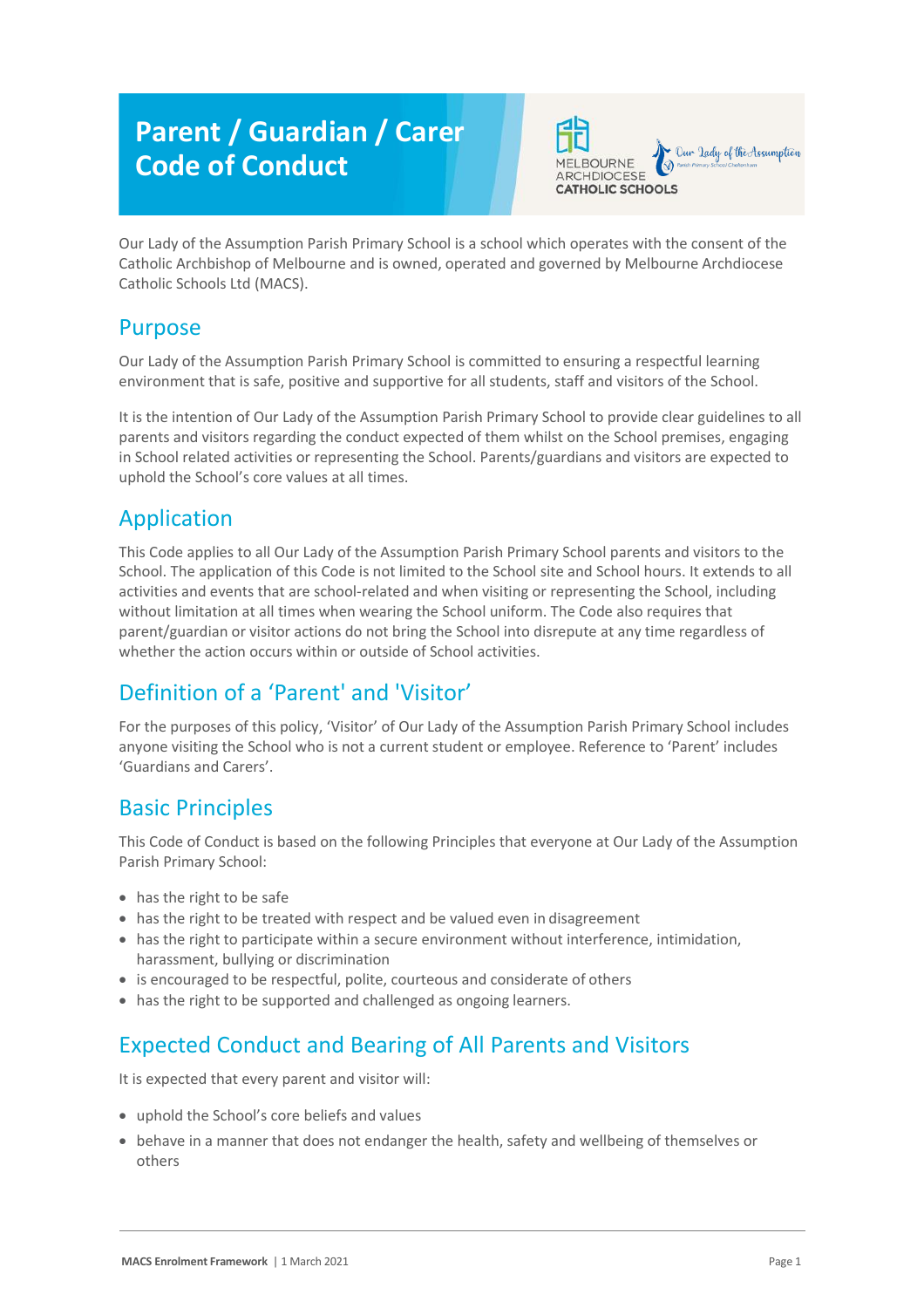- abide by all health and safety rules and procedures operating within the School and other locations at which they may visit whilst representing the School
- ensure that their actions do not bring the School into disrepute
- respect School staff and accept their authority and direction within the exercise of their duties at the School
- observe all School rules as required
- strictly adhere to the School's policies and procedures as required
- behave with respect, courtesy and consideration for others
- refrain from all forms of bullying and harassment
- refrain from any form of verbal insult or abuse and from any form of physical abuse or intimidation
- refrain from activities, conduct or communication that would reasonably be seen to undermine the reputation of the School, employees or students of the School (including activities on social media);
- respect School property and the property of staff, contractors, volunteers and other students
- not be intoxicated by alcohol or under the influence of illicit drugs or other substances harmful to health whilst visiting the School site, attending School functions or engaging in School based activities
- respect school staff and accept their authority and direction within the exercise of their duties at the School
- use the School's Complaints Handling Policy to seek resolution for any problems that arise, and accept the school's procedures for handling matters of complaint.

## Unacceptable Conduct

Unacceptable conduct includes, but is not limited to:

- touching, handling, pushing or otherwise physically or sexually engaging with students, children or others in a manner which is not appropriate and may endanger the health, safety and wellbeing of that person
- any form of physical or verbal violence including fighting, assault or threats of violence
- approaching a child that is not your own with a view to disciplining that child for their behaviour (such matters are only to be dealt with by school staff)
- approaching other school parents to resolve issues arising between students at school (such matters should be referred to school staff)
- any form of cyber bullying or cyber abuse that is directed towards the school, staff members, students or parents or any member connected to the School
- any form of threatening language, gestures or conduct
- language or conduct which is likely to offend, harass, bully or unfairly discriminate against any student, employee, contractor, volunteer or other
- theft, fraud or misuse of School resources
- the use of inappropriate or profane words or gestures and images
- visiting School, attending social, sporting or other functions whilst intoxicated by alcohol or under the influence of illicit drugs or other substances harmful to health
- smoking on the School premises or within the immediate environs of the School
- claiming to represent the School in any matter without explicit permission from the School Principal to do so.